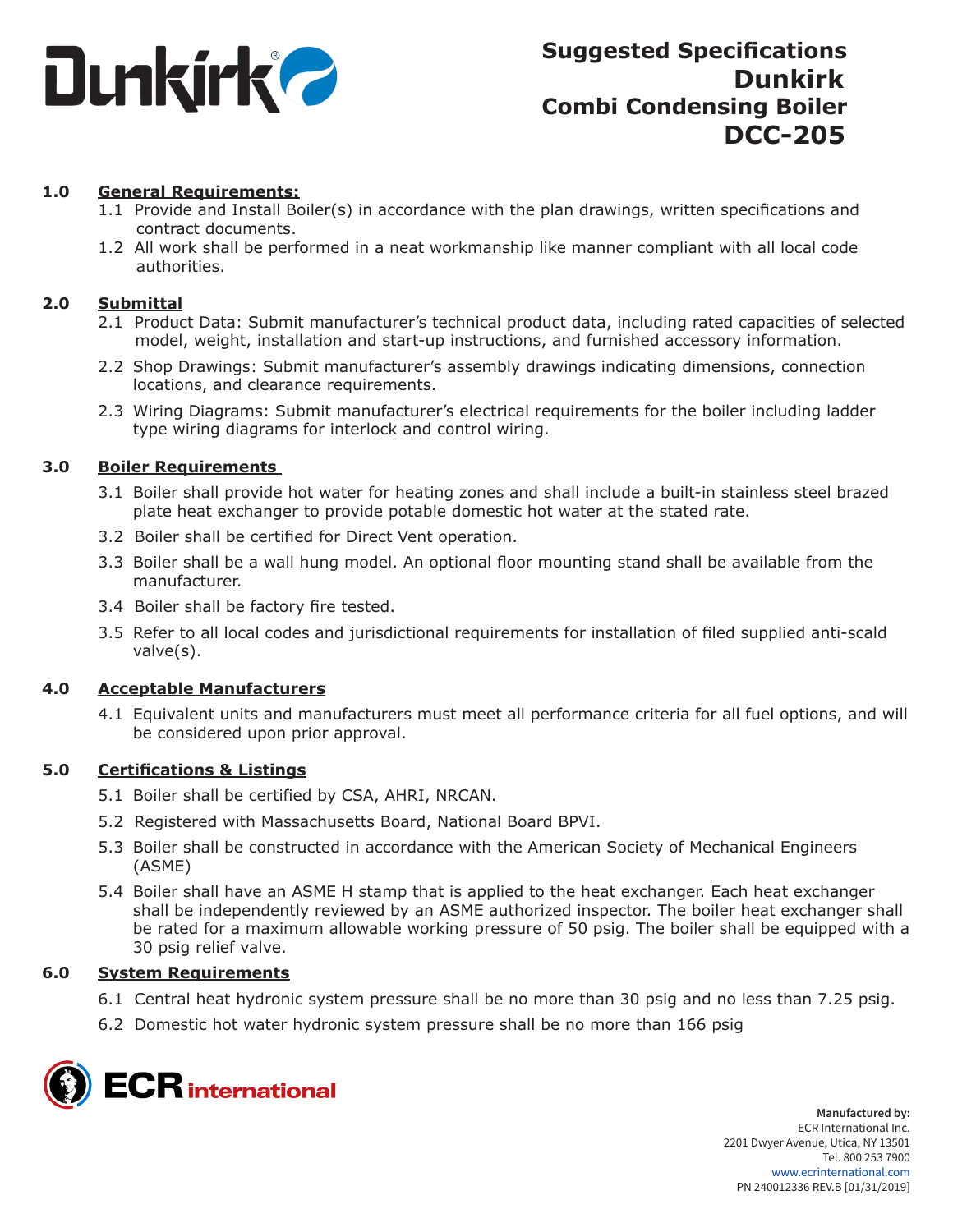

# **7.0 Construction**

- 7.1 Boiler heat exchanger shall be constructed of Iron-Chromium stainless steel parallel tube, encased in a Noryl Resin housing.
- 7.2 Burner Components
	- 7.2.1 Gas valve shall be a modulating valve capable of firing from:
		- 205,000 BTU input down to 29,500 BTU input in Combi mode (7:1 turn down)
		- 164,000 BTU input down to 29,500 BTU input in Heat mode (5.5:1 turn down)
	- 7.2.2 Induced draft blower shall be variable speed and controlled by a PCB.
	- 7.2.3 Burners shall be constructed of Iron-Chromium stainless steel.
	- 7.2.4 Ignition system shall be direct spark with separate flame sensing rod.
	- 7.2.5 Boiler shall include an internal stainless steel brazed plate heat exchanger for potable hot water and an automatic 3 way diverting valve to allow Domestic Hot Water Priority operation.
	- 7.2.6 Boiler shall include an internal factory installed and wired Boiler Loop Pump and factory supplied primary secondary manifold with quick connections.

# **8.0 Control System**

- 8.1 Control system shall be PCB integral controller with an LCD digital display that also includes graphical interface.
- 8.2 Upon commissioning the control shall automatically recognize fuel type (natural or LP gas) and automatically calibrate for optimum combustion and performance.
- 8.3 Control shall continuously monitor flame signal and automatically adjust the gas valve during normal operation for maximum efficiency.
- 8.4 Control will sense supply water temperature and adjust firing rate of the boiler to deliver amount of heat needed.
- 8.5 Control will sense and display supply water temperature and indicate by icon when boiler is in central heating or domestic water mode.
- 8.6 Control will have Brazed Plate Pre-Heat function. Pre-Heat mode will maintain temperature of brazed plate heat exchanger to speed DHW delivery.
- 8.7 Control can accept wired Outdoor Air sensor and have field adjustable reset curves.
- 8.8 Control displays error codes and diagnostic information.

# **9.0 Combustion Air And Flue Vent Exhaust**

- 9.1 The boiler shall be Direct Vent only, with materials compatible with those standards, and installed as per the manufacturer's written instruction, plan drawings and all applicable code authorities.
- 9.2 The flue gas exhaust shall connect directly to the boiler at the location labeled.